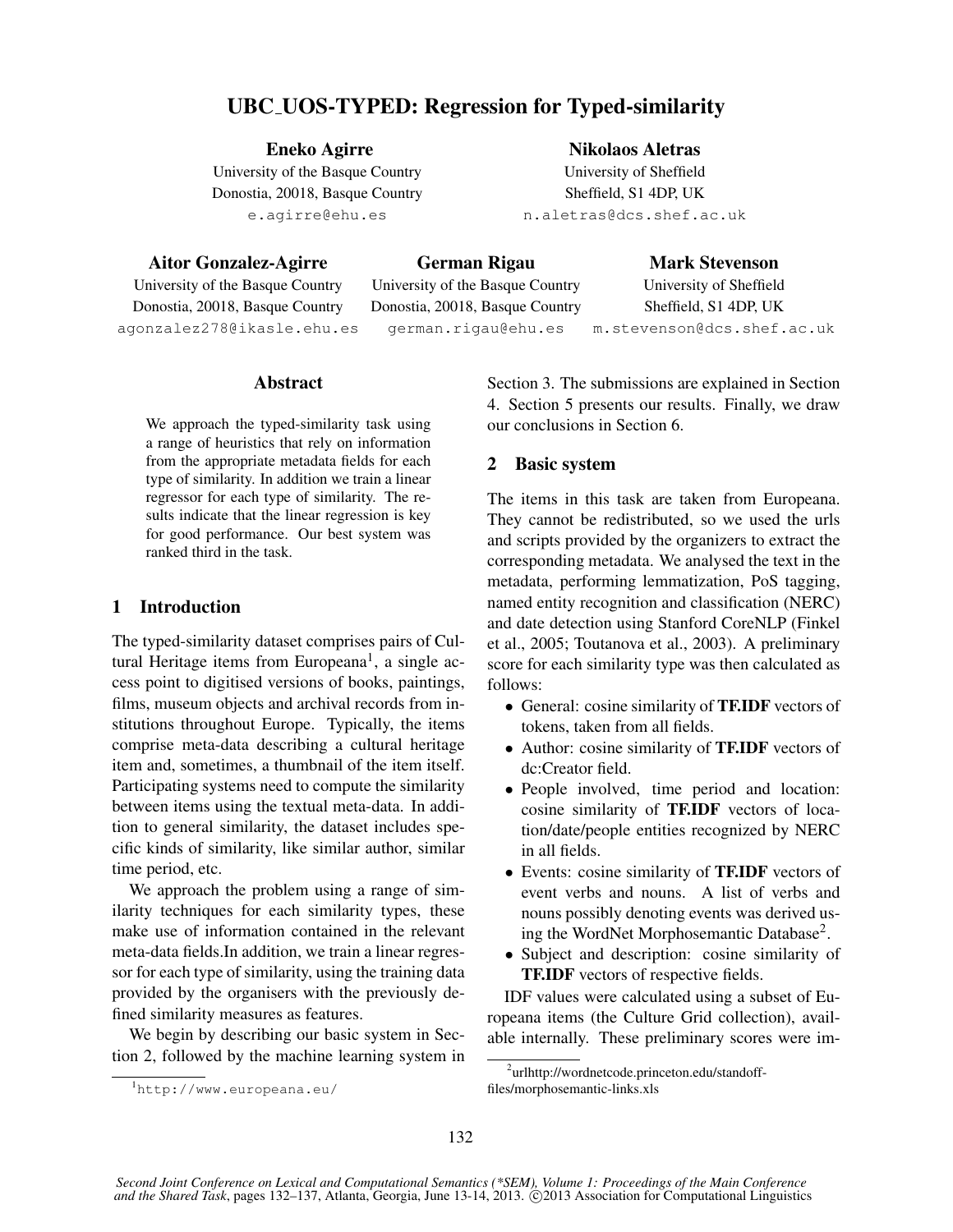proved using TF.IDF based on Wikipedia, UKB (Agirre and Soroa, 2009) and a more informed time similarity measure. We describe each of these processes in turn.

### 2.1 TF.IDF

A common approach to computing document similarity is to represent documents as Bag-Of-Words (BOW). Each BOW is a vector consisting of the words contained in the document, where each dimension corresponds to a word, and the weight is the frequency in the corresponding document. The similarity between two documents can be computed as the cosine of the angle between their vectors. This is the approached use above.

This approach can be improved giving more weight to words which occur in only a few documents, and less weight to words occurring in many documents (Baeza-Yates and Ribeiro-Neto, 1999). In our system, we count document frequencies of words using Wikipedia as a reference corpus since the training data consists of only 750 items associated with short textual information and might not be sufficient for reliable estimations. The TF.IDF similarity between items  $a$  and  $b$  is defined as:

$$
sim_{\text{tfidf}}(a, b) = \frac{\sum_{w \in a, b} \text{tf}_{w, a} \times \text{tf}_{w, b} \times \text{idf}_w^2}{\sqrt{\sum_{w \in a} (\text{ff}_{w, a} \times \text{idf}_w)^2} \times \sqrt{\sum_{w \in b} (\text{tf}_{w, b} \times \text{idf}_w)^2}}
$$

where  $tf_{w,x}$  is the frequency of the term w in  $x \in$  ${a, b}$  and  $\text{idf}_w$  is the inverted document frequency of the word  $w$  measured in Wikipedia. We substituted the preliminary general similarity score by the obtained using the TF.IDF presented in this section.

### 2.2 UKB

The semantic disambiguation  $UKB<sup>3</sup>$  algorithm (Agirre and Soroa, 2009) applies personalized PageRank on a graph generated from the English WordNet (Fellbaum, 1998), or alternatively, from Wikipedia. This algorithm has proven to be very competitive in word similarity tasks (Agirre et al., 2010).

To compute similarity using UKB we represent WordNet as a graph  $G = (V, E)$  as follows: graph nodes represent WordNet concepts (synsets) and

dictionary words; relations among synsets are represented by undirected edges; and dictionary words are linked to the synsets associated to them by directed edges.

Our method is provided with a pair of vectors of words and a graph-based representation of WordNet. We first compute the personalized PageRank over WordNet separately for each of the vector of words, producing a probability distribution over WordNet synsets. We then compute the similarity between these two probability distributions by encoding them as vectors and computing the cosine between the vectors. We present each step in turn.

Once personalized PageRank is computed, it returns a probability distribution over WordNet synsets. The similarity between two vectors of words can thus be implemented as the similarity between the probability distributions, as given by the cosine between the vectors.

We used random walks to compute improved similarity values for author, people involved, location and event similarity:

- Author: UKB over Wikipedia using person entities recognized by NERC in the dc:Creator field.
- People involved and location: UKB over Wikipedia using people/location entities recognized by NERC in all fields.
- Events: UKB over WordNet using event nouns and verbs recognized in all fields.

Results on the training data showed that performance using this approach was quite low (with the exception of events). This was caused by the large number of cases where the Stanford parser did not find entities which were in Wikipedia. With those cases on mind, we combined the scores returned by UKB with the similarity scores presented in Section 2 as follows: if UKB similarity returns a score, we multiply both, otherwise we return the square of the other similarity score. Using the multiplication of the two scores, the results on the training data improved.

#### 2.3 Time similarity measure

In order to measure the time similarity between a pair of items, we need to recognize time expressions in both items. We assume that the year of

<sup>&</sup>lt;sup>3</sup>http://ixa2.si.ehu.es/ukb/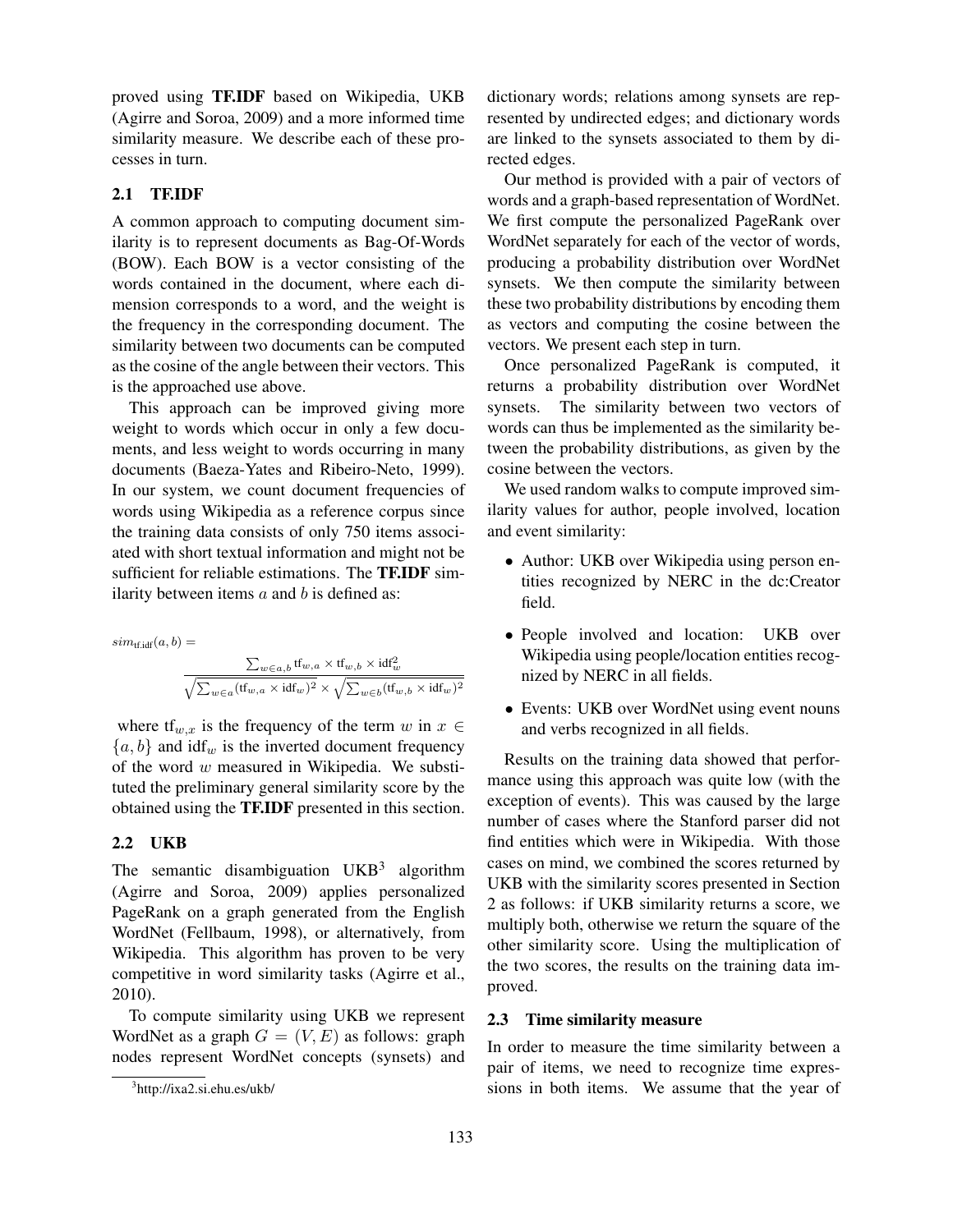creation or the year denoting when the event took place in an artefact are good indicators for time similarity. Therefore, information about years is extracted from each item using the following pattern:  $[1|2][0 - 9]\{3\}$ . Using this approach, each item is represented as a set of numbers denoting the years mentioned in the meta-data.

Time similarity between two items is computed based on the similarity between their associated years. Similarity between two years is defined as:

$$
sim_{year}(y_1, y_2) = max\{0, 1 - |y1 - y2| * k\}
$$

k is a parameter to weight the difference between two years, e.g. for  $k = 0.1$  all items that have difference of 10 years or more assigned a score of 0. We obtained best results for  $k = 0.1$ .

Finally, time similarity between items  $a$  and  $b$  is computed as the maximum of the pairwise similarity between their associated years:

$$
sim_{time}(a,b) = max_{\substack{\forall i \in a \\ \forall j \in b}} \{0, sim_{year}(a_i, b_j)\}
$$

We substituted the preliminary time similarity score by the measure obtained using the method presented in this section.

### 3 Applying Machine Learning

The above heuristics can be good indicators for the respective kind of similarity, and can be thus applied directly to the task. In this section, we take those indicators as features, and use linear regression (as made available by Weka (Hall et al., 2009)) to learn models that fit the features to the training data.

We generated further similarity scores for general similarity, including Latent Dirichlet Allocation (LDA) (Blei et al., 2003), UKB and Wikipedia Link Vector Model (WLVM)(Milne, 2007) using information taken from all fields, as explained below.

### 3.1 LDA

LDA (Blei et al., 2003) is a statistical method that learns a set of latent variables called topics from a training corpus. Given a topic model, documents can be inferred as probability distributions over topics,  $\theta$ . The distribution for a document i is denoted as  $\theta_i$ . An LDA model is trained using the training set consisting of 100 topics using the *gensim*

package<sup>4</sup>. The hyperparameters  $(\alpha, \beta)$  were set to  $\frac{1}{num\_of\_topics}$ . Therefore, each item in the test set is represented as a topic distribution.

The similarity between a pair of items is estimated by comparing their topic distributions following the method proposed in Aletras et al. (2012; Aletras and Stevenson (2012). This is achieved by considering each distribution as a vector (consisting of the topics corresponding to an item and its probability) then computing the cosine of the angle between them, i.e.

$$
sim_{LDA}(a,b) = \frac{\vec{\theta_a} \cdot \vec{\theta_b}}{|\vec{\theta_a}| \times |\vec{\theta_b}|}
$$

where  $\vec{\theta_a}$  is the vector created from the probability distribution generated by LDA for item a.

#### 3.2 Pairwise UKB

We run UKB (Section 2.2) to generate a probability distribution over WordNet synsets for all of the words of all items. Similarity between two words is computed by creating vectors from these distributions and comparing them using the cosine of the angle between the two vectors. If a words does not appear in WordNet its similarity value to every other word is set to 0. We refer to that similarity metric as UKB here.

Similarity between two items is computed by performing pairwise comparison between their words, for each, selecting the highest similarity score:

$$
sim(a,b) = \frac{1}{2} \left( \frac{\sum_{w_1 \in a} \arg \max_{w_2 \in b} UKB(w_1, w_2)}{|a|} + \frac{\sum_{w_2 \in b} \arg \max_{w_1 \in a} UKB(w_2, w_1)}{|b|} \right)
$$

where  $a$  and  $b$  are two items, |a| the number of tokens in a and  $UKB(w_1, w_2)$  is the similarity between words  $w_1$  and  $w_2$ .

#### 3.3 WLVM

An algorithm described by Milne and Witten (2008) associates Wikipedia articles which are likely to be relevant to a given text snippet using machine learning techniques. We make use of that method to represent each item as a set of likely relevant Wikipedia

<sup>4</sup>http://pypi.python.org/pypi/gensim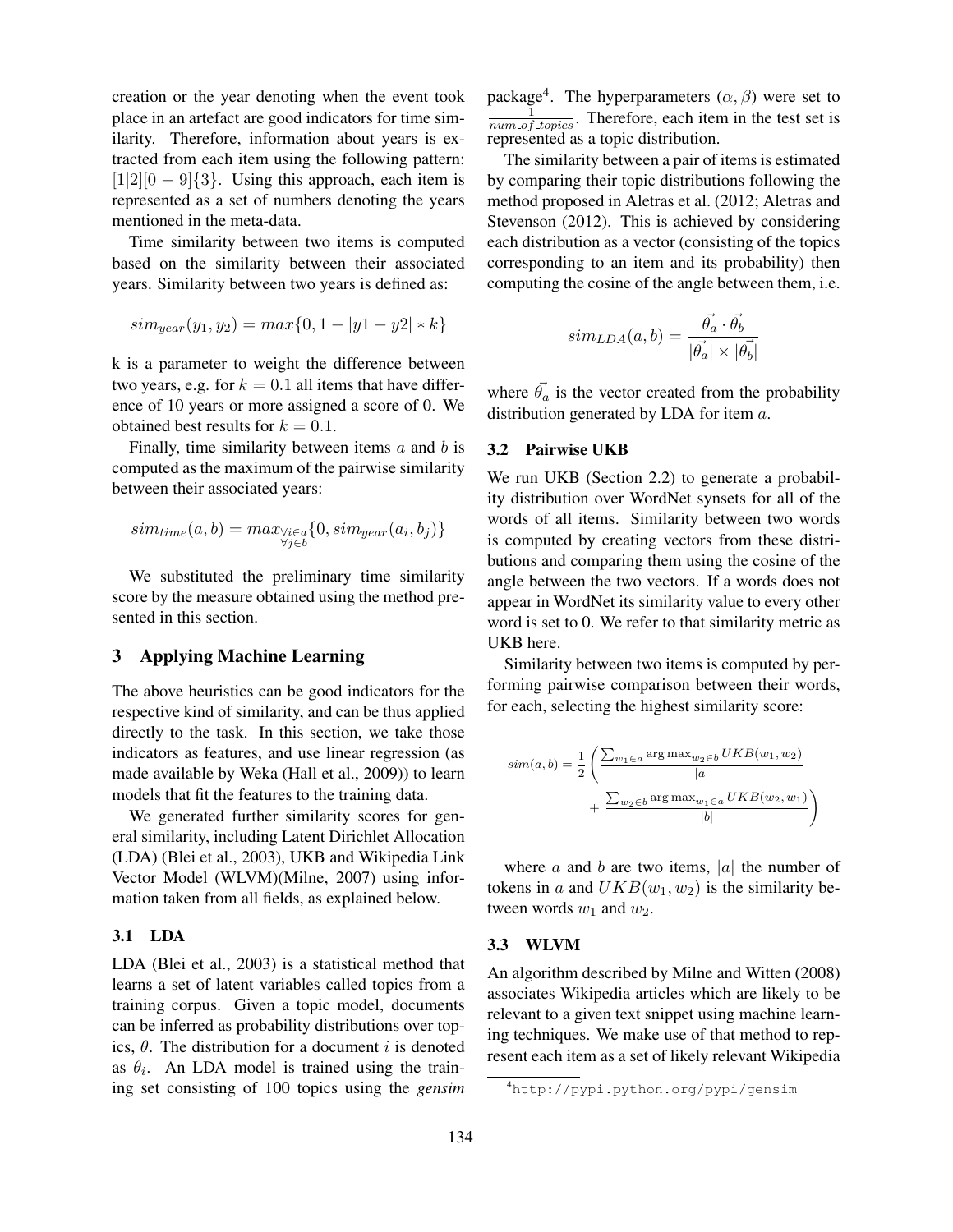articles. Then, similarity between Wikipedia articles is measured using the Wikipedia Link Vector Model (WLVM) (Milne, 2007). WLVM uses both the link structure and the article titles of Wikipedia to measure similarity between two Wikipedia articles. Each link is weighted by the probability of it occurring. Thus, the value of the weight  $w$  for a link  $x \rightarrow y$  between articles x and y is:

$$
w(x \to y) = |x \to y| \times \log\left(\sum_{z=1}^{t} \frac{t}{z \to y}\right)
$$

where  $t$  is the total number of articles in Wikipedia. The similarity of articles is compared by forming vectors of the articles which are linked from them and computing the cosine of their angle. For example the vectors of two articles  $x$  and  $y$  are:

$$
x = (w(x \to l_1), w(x \to l_2), ..., w(x \to l_n))
$$
  

$$
y = (w(y \to l_1), w(y \to l_2), ..., w(y \to l_n))
$$

where x and y are two Wikipedia articles and  $x \rightarrow l_i$ is a link from article  $x$  to article  $l_i$ .

Since the items have been mapped to Wikipedia articles, similarity between two items is computed by performing pairwise comparison between articles using WLVM, for each, selecting the highest similarity score:

$$
sim(a,b) = \frac{1}{2} \left( \frac{\sum_{w_1 \in a} \arg \max_{w_2 \in b} WLVM(w_1, w_2)}{|a|} + \frac{\sum_{w_2 \in b} \arg \max_{w_1 \in a} WLVM(w_2, w_1)}{|b|} \right)
$$

where  $a$  and  $b$  are two items, |a| the number of Wikipedia articles in a and  $W LVM(w_1, w_2)$  is the similarity between concepts  $w_1$  and  $w_2$ .

### 4 Submissions

We selected three systems for submission. The first run uses the similarity scores of the basic system (Section 2) for each similarity types as follows:

- General: cosine similarity of TF.IDF vectors, IDF based on Wikipedia (as shown in Section 2.1).
- Author: product of the scores obtained obtained using TF.IDF vectors and UKB (as shown in Section 2.2) using only the data extracted from dc:Creator field.
- People involved and location: product of cosine similarity of TF.IDF vectors and UKB (as shown in Section 2.2) using the data extracted from all fields.
- Time period: time similarity measure (as shown in Section 2.3).
- Events: product of cosine similarity of TF.IDF vectors and UKB (as shown in Section 2.2) of event nouns and verbs recognized in all fields.
- Subject and description: cosine similarity of TF.IDF vectors of respective fields (as shown in Section 2).

For the second run we trained a ML model for each of the similarity types, using the following features:

- Cosine similarity of **TF.IDF** vectors as shown in Section 2 for the eight similarity types.
- Four new values for general similarity: **TF.IDF** (Section 2.1), LDA (Section 3.1), UKB and WLVM (Section 3.3).
- Time similarity as shown in Section 2.3.
- Events similarity computed using UKB initialized with the event nouns and verbs in all fields.

We decided not to use the product of TF.IDF and UKB presented in Section 2.2 in this system because our intention was to measure the power of the linear regression ML algorithm to learn on the given raw data.

The third run is similar, but includes all available features (21). In addition to the above, we included:

- Author, people involved and location similarity computed using UKB initialized with people/location recognized by NERC in dc:Creator field for author, and in all fields for people involved and location.
- Author, people involved, location and event similarity scores computed by the product of TF.IDF vectors and UKB values as shown in Section 2.2.

# 5 Results

Evaluation was carried out using the official scorer provided by the organizers, which computes the Pearson Correlation score for each of the eight similarity types plus an additional mean correlation.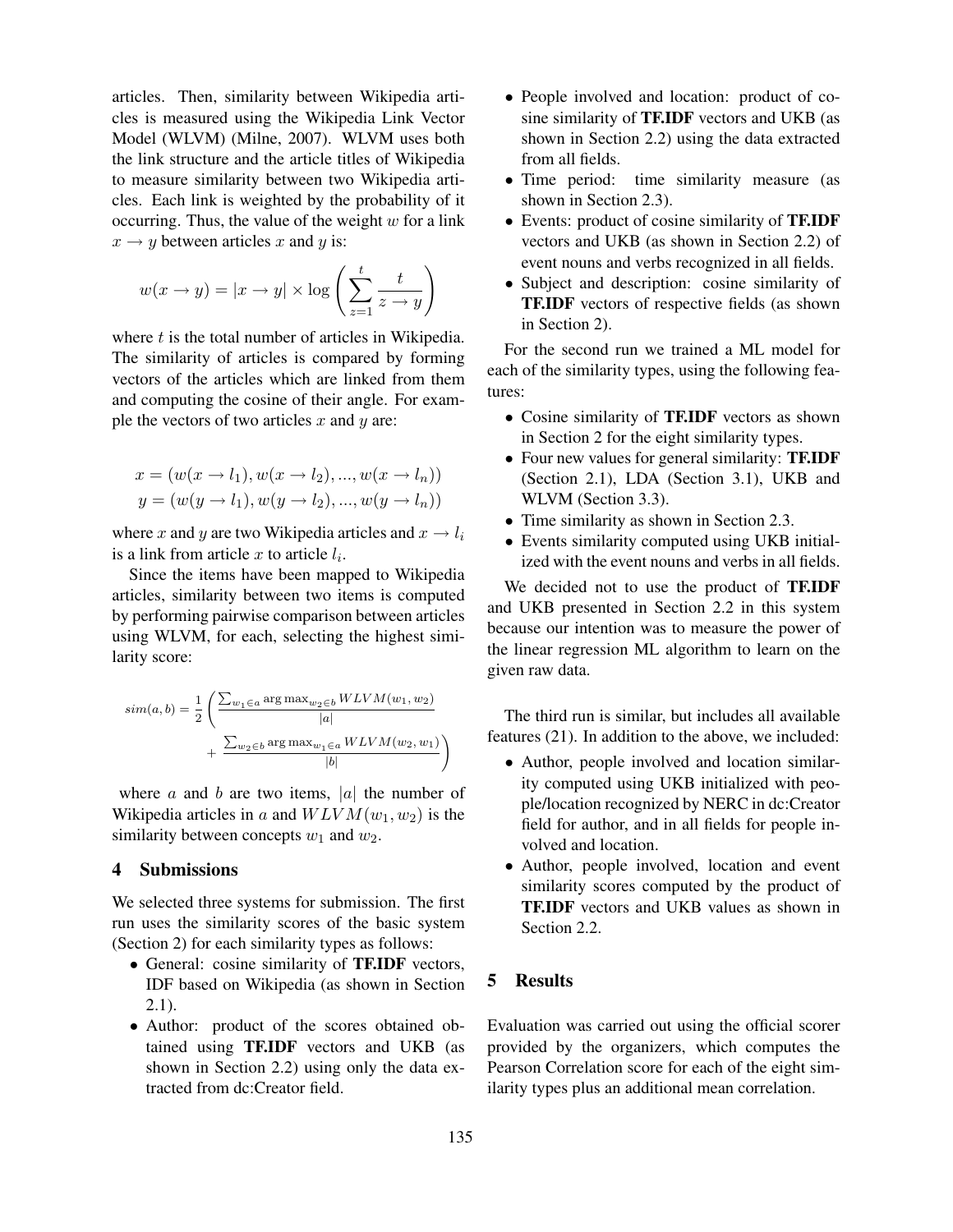| Team and run                       |  | General Author People_involved Time Location Event Subject Description Mean |                             |  |                                                         |        |
|------------------------------------|--|-----------------------------------------------------------------------------|-----------------------------|--|---------------------------------------------------------|--------|
| <b>IUBC_UOS-RUN1</b> 0.7269 0.4474 |  | 0.4648                                                                      |                             |  | $0.5884$ $0.4801$ $0.2522$ $0.4976$ $0.5389$ $ 0.5033 $ |        |
| [UBC_UOS-RUN2 0.7777 0.6680]       |  | 0.6767                                                                      | 0.7609 0.7329 0.6412 0.7516 |  | $0.8024$ $0.7264$                                       |        |
| <b>IUBC_UOS-RUN3 0.7866 0.6941</b> |  | 0.6965                                                                      | 0.7654 0.7492 0.6551 0.7586 |  | 0.8067                                                  | 0.7390 |

Table 1: Results of our systems on the training data, using cross-validation when necessary.

| Team and run                       |  | General Author People involved Time Location Event Subject Description Mean Rank |                                     |  |                                                       |        |  |
|------------------------------------|--|----------------------------------------------------------------------------------|-------------------------------------|--|-------------------------------------------------------|--------|--|
| <b>IUBC UOS-RUN110.7256 0.4568</b> |  | 0.4467                                                                           |                                     |  | $0.5762$ $0.4858$ $0.3090$ $0.5015$ $0.5810$ $0.5103$ |        |  |
| <b>IUBC UOS-RUN2</b> 0.7457 0.6618 |  | 0.6518                                                                           |                                     |  | $0.7466$ 0.7244 0.6533 0.7404 0.7751                  | 0.7124 |  |
| <b>IUBC_UOS-RUN3 0.7461 0.6656</b> |  | 0.6544                                                                           | $0.7411$ $0.7257$ $0.6545$ $0.7417$ |  | $0.7763$ $0.7132$                                     |        |  |

Table 2: Results of our submitted systems.

### 5.1 Development

The three runs mentioned above were developed using the training data made available by the organizers. In order to avoid overfitting we did not change the default parameters of the linear regressor, and 10-fold cross-validation was used for evaluating the models on the training data. The results of our systems on the training data are shown on Table 1. The table shows that the heuristics (RUN1) obtain low results, and that linear regression improves results considerably in all types. Using the full set of features, RUN3 improves slightly over RUN2, but the improvement is consistent across all types.

#### 5.2 Test

The test dataset was composed of 750 pairs of items. Table 2 illustrates the results of our systems in the test dataset. The results of the runs are very similar to those obtained on the training data, but the difference between RUN2 and RUN3 is even smaller. Our systems were ranked #3 (RUN 3), #4 (RUN 2) and #6 (RUN 1) among 14 systems submitted by 6 teams. Our systems achieved good correlation scores for almost all similarity types, with the exception of author similarity, which is the worst ranked in comparison with the rest of the systems.

# 6 Conclusions and Future Work

In this paper, we presented the systems submitted to the \*SEM 2013 shared task on Semantic Textual Similarity. We combined some simple heuristics for each type of similarity, based on the appropriate metadata fields. The use of lineal regression improved the results considerably across all types. Our system fared well in the competition. We submitted three systems and the highest-ranked of these achieved the third best results overall.

### Acknowledgements

This work is partially funded by the PATHS project (http://paths-project.eu) funded by the European Community's Seventh Framework Programme (FP7/2007-2013) under grant agreement no. 270082. Aitor Gonzalez-Agirre is supported by a PhD grant from the Spanish Ministry of Education, Culture and Sport (grant FPU12/06243).

#### References

- Eneko Agirre and Aitor Soroa. 2009. Personalizing pagerank for word sense disambiguation. In *Proceedings of the 12th conference of the European chapter of the Association for Computational Linguistics (EACL-2009)*, Athens, Greece.
- Eneko Agirre, Montse Cuadros, German Rigau, and Aitor Soroa. 2010. Exploring knowledge bases for similarity. In *Proceedings of the Seventh conference on International Language Resources and Evaluation (LREC10). European Language Resources Association (ELRA). ISBN: 2-9517408-6-7. Pages 373–377."*.
- Nikolaos Aletras and Mark Stevenson. 2012. Computing similarity between cultural heritage items using multimodal features. In *Proceedings of the 6th Workshop on Language Technology for Cultural Heritage, Social Sciences, and Humanities*, pages 85–93, Avignon, France.
- Nikolaos Aletras, Mark Stevenson, and Paul Clough. 2012. Computing similarity between items in a digital library of cultural heritage. *J. Comput. Cult. Herit.*, 5(4):16:1–16:19, December.
- R. Baeza-Yates and B. Ribeiro-Neto. 1999. *Modern Information Retrieval*. Addison Wesley Longman Limited, Essex.